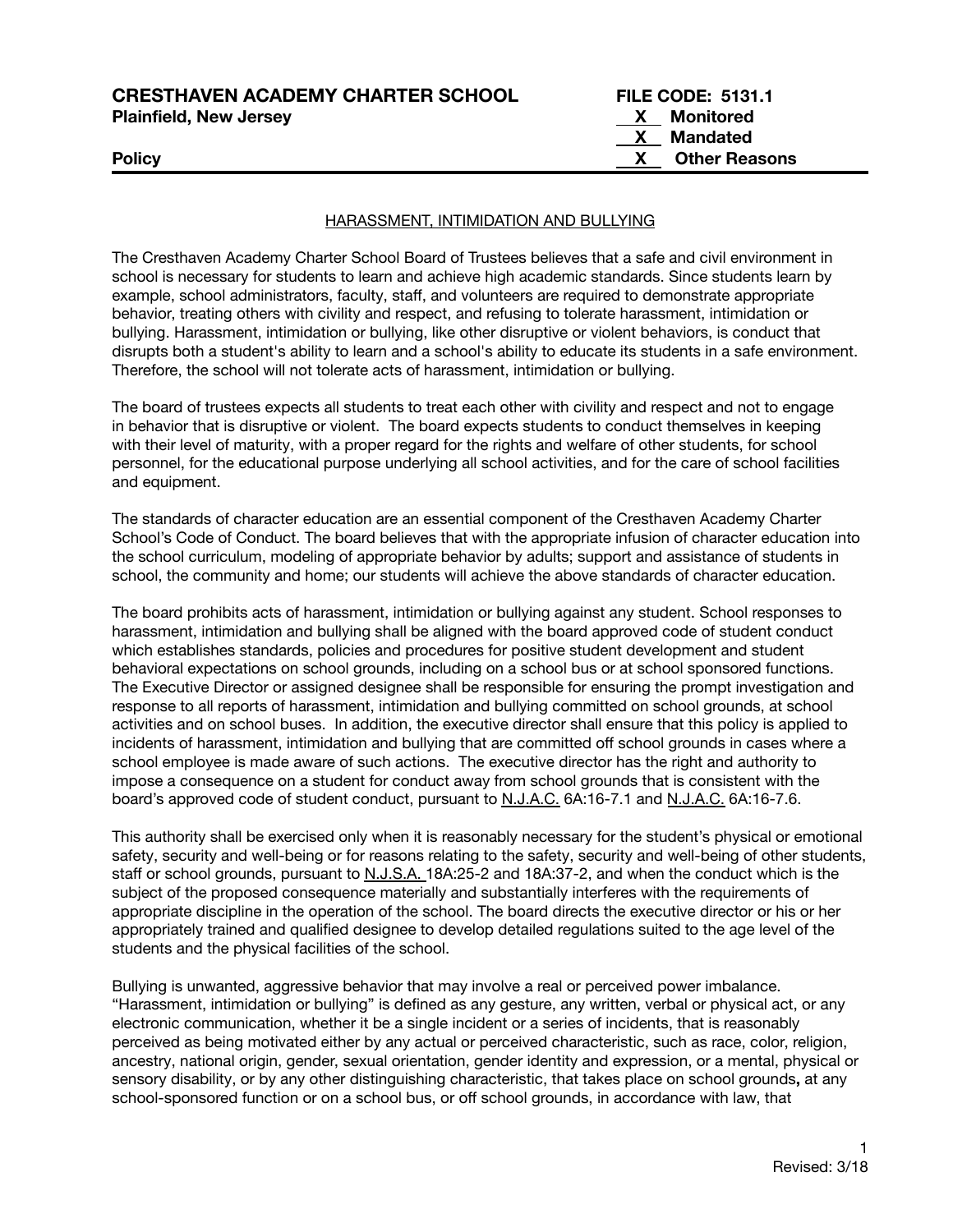substantially disrupts or interferes with the orderly operation of the school or the rights of other students, and that:

- A. A reasonable person should know, under the circumstances, will have the effect of physically or emotionally harming a student or damaging the student's property, or placing a student in reasonable fear of physical or emotional harm to his/her person or damage to his/her property; or
- B. Has the effect of insulting or demeaning any student or group of students; or
- C. Creates a hostile educational environment for the student by interfering with the student's education or by severely or pervasively causing physical or emotional harm to the student.

"Electronic communication" means a communication that is transmitted by means of an electronic device, including, but not limited to a telephone, cellular phone, computer, or pager.

### Consequences and Remedial Measures for Acts of Harassment, Intimidation or Bullying

#### **Students**

Consequences and remedial measures for a student who commits an act of harassment, intimidation or bullying shall be varied and graded according to the nature of the behavior; the nature of the student's disability, if any and to the extent relevant; the developmental age of the student and the student's history of problem behaviors and performance. Consequences shall be consistent with the board approved code of student conduct and N.J.A.C. 6A:16-7. Consequences and remedial measures shall be designed to:

- A. Correct the problem behavior;
- B. Prevent another occurrence of the problem;
- C. Protect and provide support for the victim of the act; and
- D. Take corrective action for documented systemic problems related to harassment, intimidation or bullying.

Consequences and appropriate remedial actions for a student who commits an act of harassment, intimidation or bullying may range from positive behavioral interventions up to and including short and long-term suspension or expulsion, as permitted by law. The consequences and remedial measures may include, but are not limited to:

- A. Consequences
	- 1. Admonishment;
	- 2. Temporary removal from the classroom;
	- 3. Deprivation of privileges;
	- 4. Classroom or administrative detention;
	- 5. Referral to disciplinarian;
	- 6. In-school suspension during the school week or the weekend;
	- 7. After-school programs;
	- 8. Out-of-school suspension (short-term or long-term);
	- 9. Legal action; and
	- 10. Expulsion.
- B. Remedial Measures
	- 1. Personal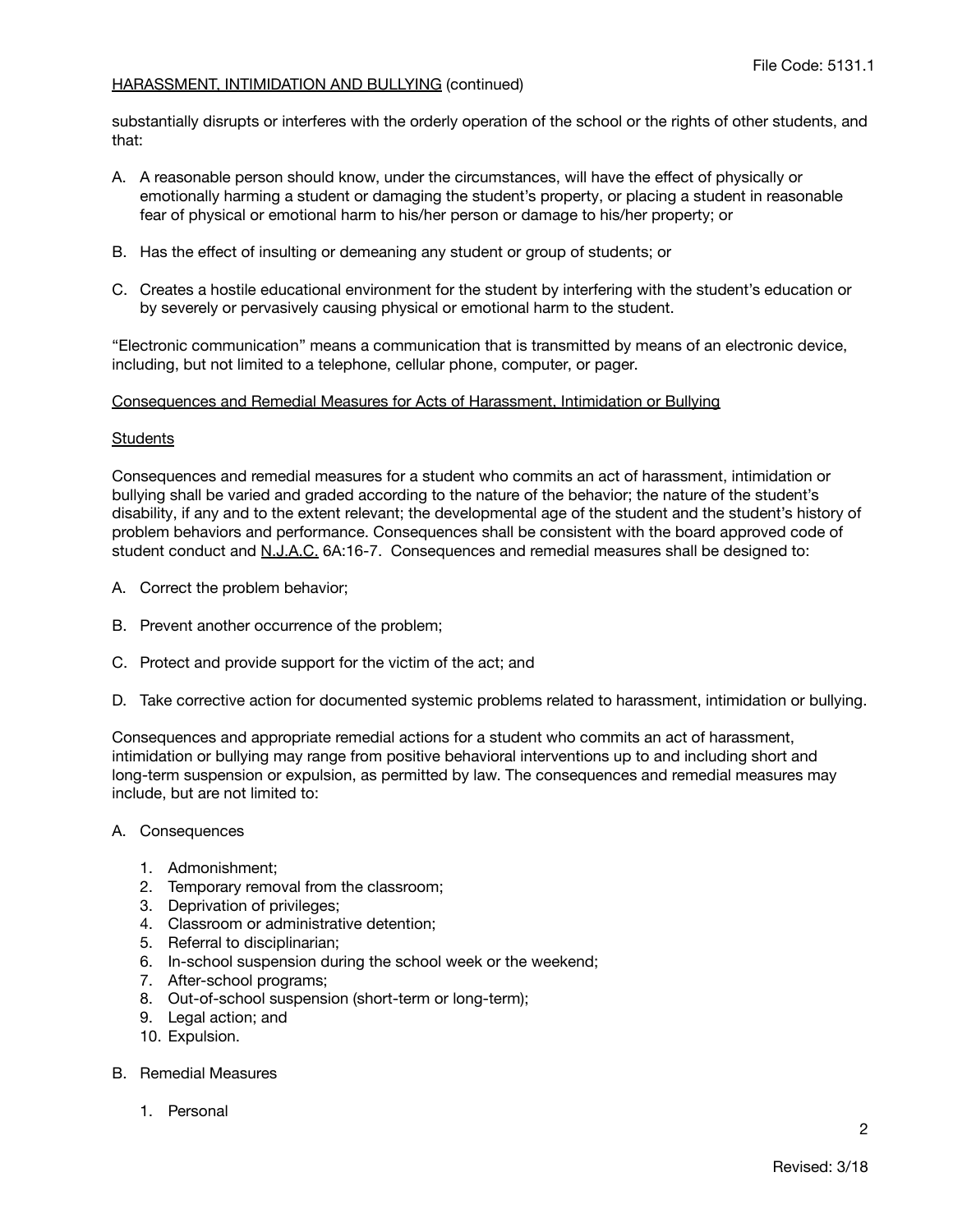- a. Restitution and restoration;
- b. Mediation;
- c. Peer support group;
- d. Recommendations of a student behavior or ethics council;
- e. Corrective instruction or other relevant learning or service experience;
- f. Supportive student interventions, including participation of the intervention and referral services team;
- g. Behavioral assessment or evaluation, including, but not limited to, a referral to the child study team, as appropriate;
- h. Behavioral management plan, with benchmarks that are closely monitored;
- i. Assignment of leadership responsibilities (e.g., hallway or bus monitor);
- j. Involvement of school disciplinarian;
- k. Student counseling;
- l. Parent conferences;
- m. Student treatment; or
- n. Student therapy.
- 2. Environmental (Classroom, School Building or School System)
	- a. School and community surveys or other strategies for determining the conditions contributing to harassment, intimidation or bullying;
	- b. School culture change;
	- c. School climate improvement;
	- d. Adoption of research-based, systemic bullying prevention programs;
	- e. School policy and procedures revisions;
	- f. Modifications of schedules;
	- g. Adjustments in hallway traffic;
	- h. Modifications in student routes or patterns traveling to and from school;
	- i. Supervision of students before and after school, including school transportation;
	- j. Targeted use of monitors (e.g., hallway, cafeteria, locker room, playground, school perimeter, bus);
	- k. Teacher aides;
	- l. Small or large group presentations for fully addressing the behaviors and the responses to the behaviors;
	- m. General professional development programs for certificated and non-certificated staff;
	- n. Professional development plans for involved staff;
	- o. Disciplinary action for school staff who contributed to the problem;
	- p. Supportive institutional interventions, including participation of the intervention and referral services team;
	- q. Parent conferences;
	- r. Family counseling;
	- s. Involvement of parent-teacher organizations;

Classified students are subject to the same disciplinary procedures as nondisabled students and may be disciplined in accordance with their IEP. However, before disciplining a classified student, it must be determined that:

A. The student's behavior is not primarily caused by his/her educational disability;

B. The program that is being provided meets the student's needs.

**Staff**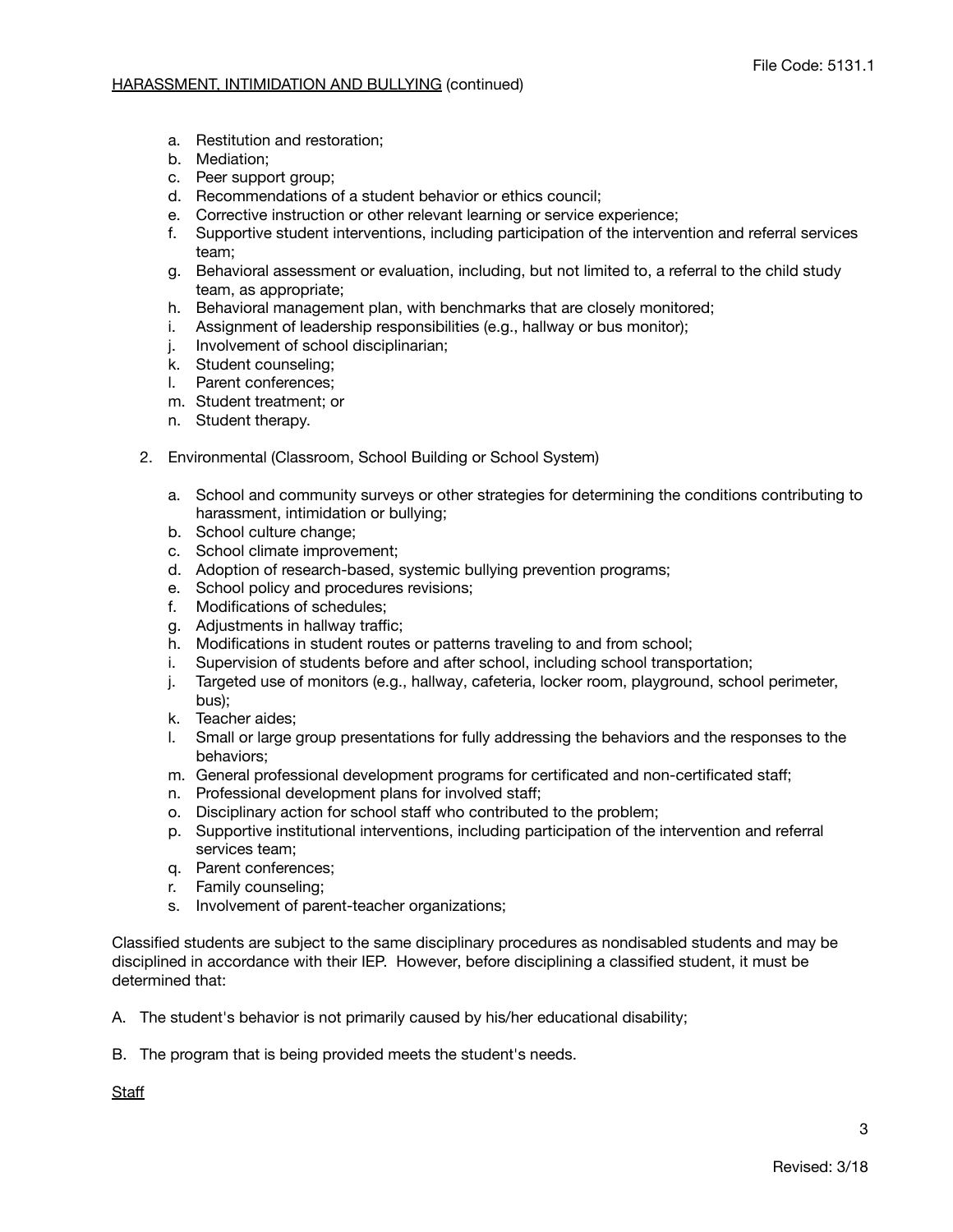Consequences and appropriate remedial actions for any staff member who commits an act of harassment, intimidation or bullying may range from positive behavioral interventions up to disciplinary charges which could result in suspension or termination. The consequences and remedial measures may include, but are not limited to:

## A. Consequences

- 1. Admonishment;
- 2. Temporary removal from the classroom;
- 3. Deprivation of privileges;
- 4. Referral to disciplinarian;
- 5. Withholding of Increment
- 6. Suspension;
- 7. Legal action; and
- 8. Termination
- B. Remedial Measures
	- 1. Personal
		- a. Restitution and restoration;
		- b. Mediation;
		- c. Support group;
		- d. Recommendations of behavior or ethics council;
		- e. Corrective action plan;
		- f. Behavioral assessment or evaluation;
		- g. Behavioral management plan, with benchmarks that are closely monitored;
		- h. Involvement of school disciplinarian;
		- i. Counseling;
		- j. Conferences;
		- k. Treatment; or
		- l. Therapy.
	- 2. Environmental (Classroom, School Building or School System)
		- a. School and community surveys or other strategies for determining the conditions contributing to harassment, intimidation or bullying;
		- b. School culture change;
		- c. School climate improvement;
		- d. Adoption of research-based, systemic bullying prevention programs;
		- e. School policy and procedures revisions;
		- f. Modifications of schedules;
		- g. Supervision;
		- h. Small or large group presentations for fully addressing the behaviors and the responses to the behaviors;
		- i. General professional development programs for certificated and non-certificated staff;
		- j. Professional development plans for involved staff;
		- k. Disciplinary action;
		- l. Supportive institutional interventions, including participation of the intervention and referral services team;
		- m. Conferences;
		- n. Counseling;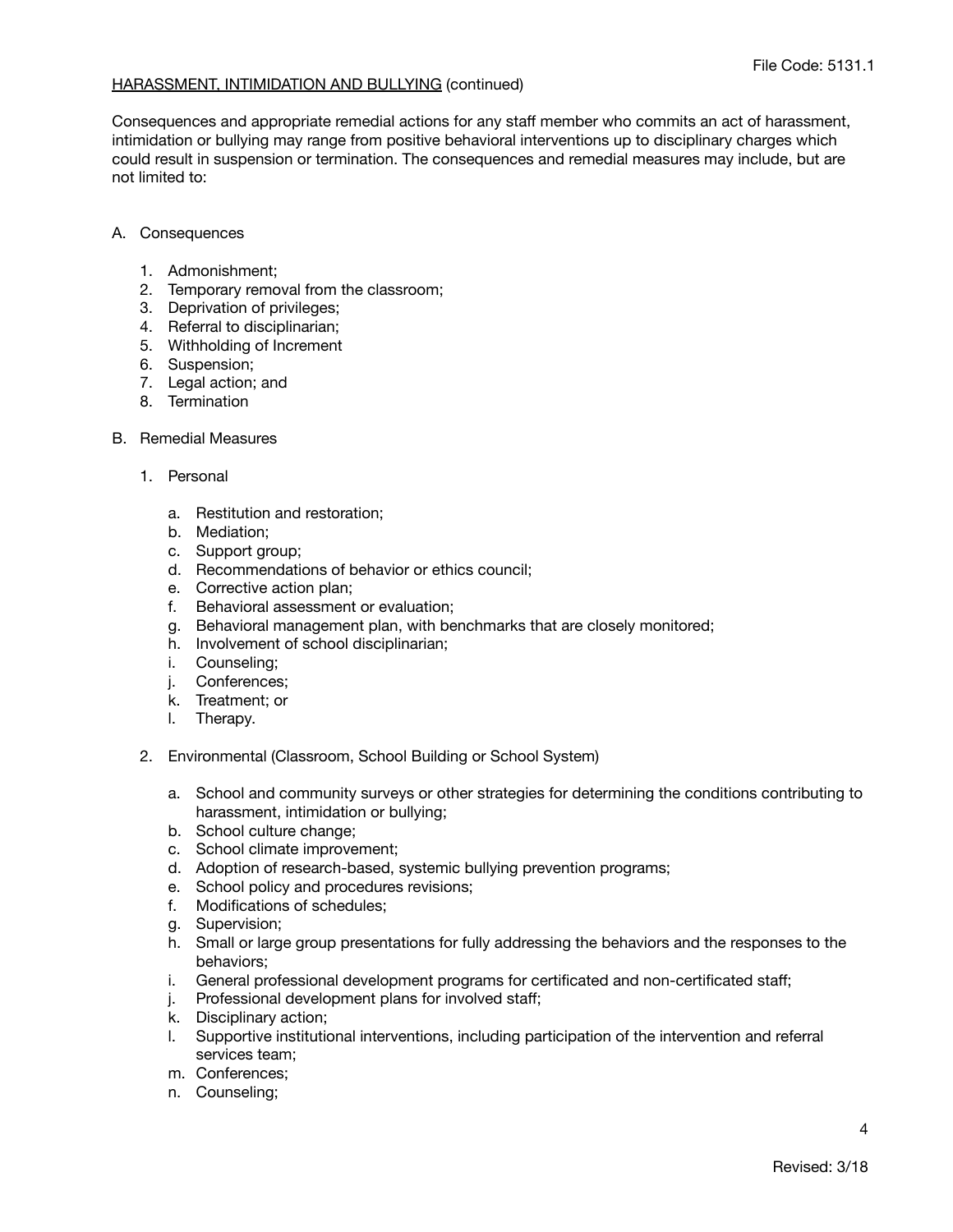#### Reporting Harassment, Intimidation and Bullying Behavior

The executive director, principal and/or their designee shall be responsible for receiving complaints alleging violations of this policy.

The board shall allow reports to be anonymous, but no formal disciplinary action shall be based solely on an anonymous report. Any school employee, board member, contracted service provider, student, visitor or volunteer who has witnessed, or has reliable information that a student has been subject to harassment, intimidation or bullying, must report the incident to the building principal or his/her designee.

The following procedures shall apply to the reporting of incidents of harassment, intimidation and bullying committed by an adult or youth against a student:

- A. All acts of harassment, intimidation, or bullying shall be reported verbally to the school principal on the same day when the school employee or contracted service provider witnessed or received reliable information regarding any such incident;
- B. The principal shall inform the parents or guardians of all students involved in the alleged incident, and may discuss, as appropriate, the availability of counseling and other intervention services; and
- C. All acts of harassment, intimidation, or bullying shall be reported in writing to the school principal within two school days of when the school employee or contracted service provider witnessed or received reliable information that a student had been subject to harassment, intimidation, or bullying.

A board member, school employee, contracted service provider, student or volunteer who has witnessed, or has reliable information that a student has been subject to, harassment, intimidation or bullying shall report the incident to the building principal and any appropriate school official, or to any school administrator or safe schools resource officer, who shall immediately initiate the school's procedures concerning school bullying.

A board member or a school employee who promptly reports an incident of harassment, intimidation or bullying, to the appropriate school official designated by the school's policy, or to any school administrator or safe schools resource officer, and who makes this report in compliance with the procedures in this policy, shall be immune from a cause of action for damages arising from any failure to remedy the reported incident.

A school administrator who receives a report of harassment, intimidation, or bullying from a school employee, and fails to initiate or conduct an investigation, or who should have known of an incident of harassment, intimidation, or bullying and fails to take sufficient action to minimize or eliminate the harassment, intimidation, or bullying, may be subject to disciplinary action.

The school administrator shall take into account the circumstances of the incident when providing notification to parents and guardians of all students involved in the reported harassment, intimidation, or bullying incident. The circumstances of the incident shall be considered conveying the nature of the incident, including the actual or perceived protected category motivating the alleged offense.

### School Anti-Bullying Coordinator

\*Note: Edit by deleting the shading if your Anti-Bullying Coordinator and Specialist are the same person.

The executive director shall appoint a school anti-bullying coordinator. The executive director shall make every effort to appoint an employee of the school to this position. The school anti-bullying coordinator shall:

A. Be responsible for coordinating and strengthening the school's policies to prevent, identify, and address harassment, intimidation, and bullying of students;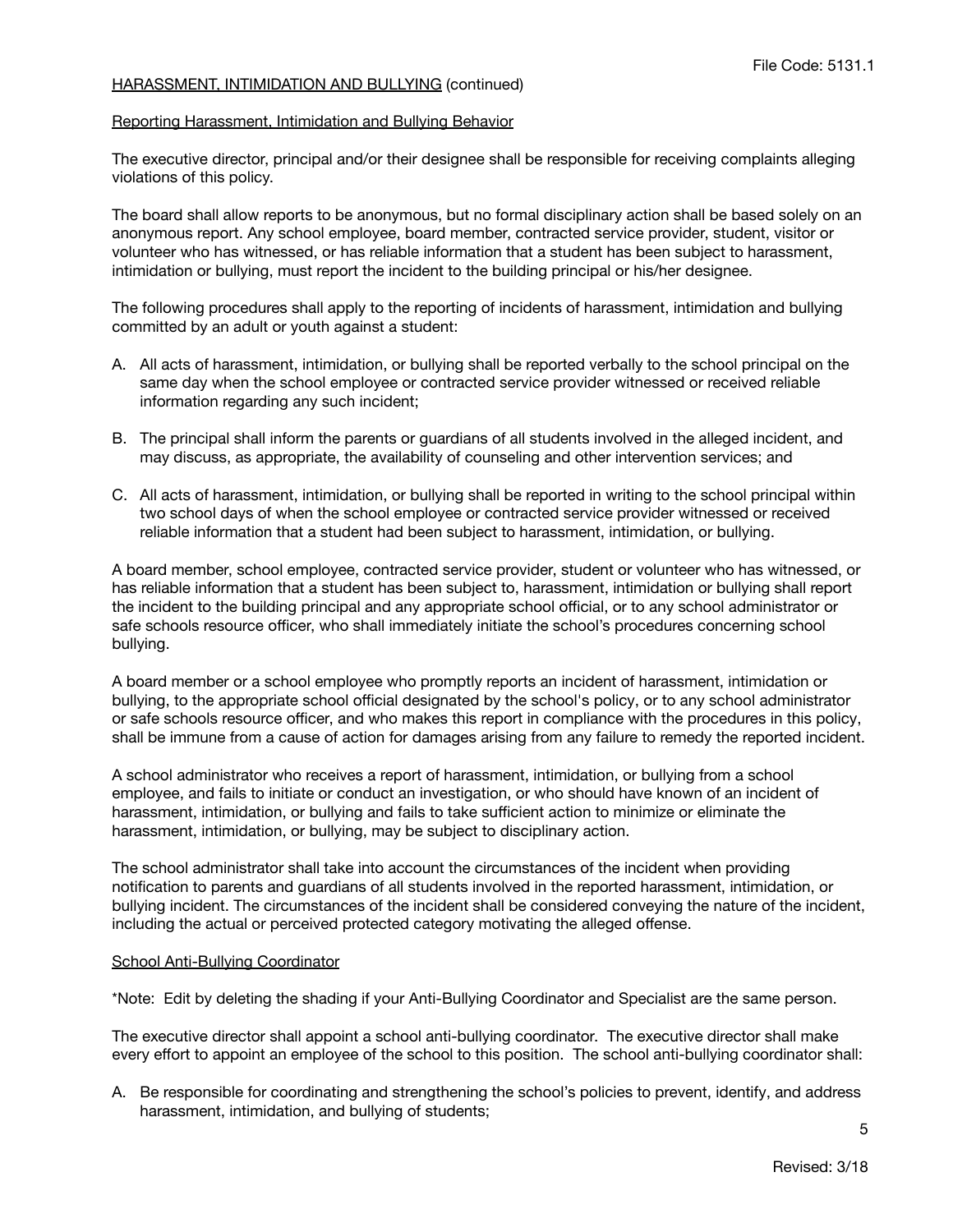- B. Collaborate with school anti-bullying specialists, the board of trustees, and the executive director to prevent, identify, and respond to harassment, intimidation, and bullying of students in the school;
- C. Provide data, in collaboration with the executive director, to the Department of Education regarding harassment, intimidation, and bullying of students; and
- D. Execute such other duties related to school harassment, intimidation, and bullying as requested by the executive director.

The school anti-bullying coordinator shall meet at least twice a school year with the school anti-bullying specialist to discuss and strengthen procedures and policies to prevent, identify, and address harassment, intimidation, and bullying in the school.

### School Anti-Bullying Specialist

The principal in each school shall appoint a school anti-bullying specialist. When a school guidance counselor, school psychologist, or another individual similarly trained is currently employed in the school, the principal shall appoint that individual to be the school anti-bullying specialist. If no individual meeting these criteria is currently employed in the school, the principal shall appoint a school anti-bullying specialist from currently employed school personnel. The school anti-bullying specialist shall:

- A. Chair the school safety/school climate team;
- B. Lead the investigation of incidents of harassment, intimidation, and bullying in the school; and
- C. Act as the primary school official responsible for preventing, identifying, and addressing incidents of harassment, intimidation, and bullying in the school.

### School Safety/School Climate Team

The school board shall form a school safety/school climate team in each school to develop, foster, and maintain a positive school climate by focusing on the on-going, systemic process and practices in the school and to address school climate issues such as harassment, intimidation, or bullying. The school safety team shall meet at least two times per school year.

The school safety/school climate team shall consist of the principal or his or her designee; a teacher in the school, the school anti-bullying specialist, a parent of a student in the school, and other members determined by the principal. The school anti-bullying specialist shall serve as the chair of the school safety team.

The school safety team shall:

- A. Receive any complaints of harassment, intimidation, or bullying of students that have been reported to the principal;
- B. Receive copies of any report prepared after an investigation of an incident of harassment, intimidation, or bullying;
- C. Identify and address patterns of harassment, intimidation, or bullying of students in the school;
- D. Review and strengthen school climate and the policies of the school in order to prevent and address harassment, intimidation, or bullying of students;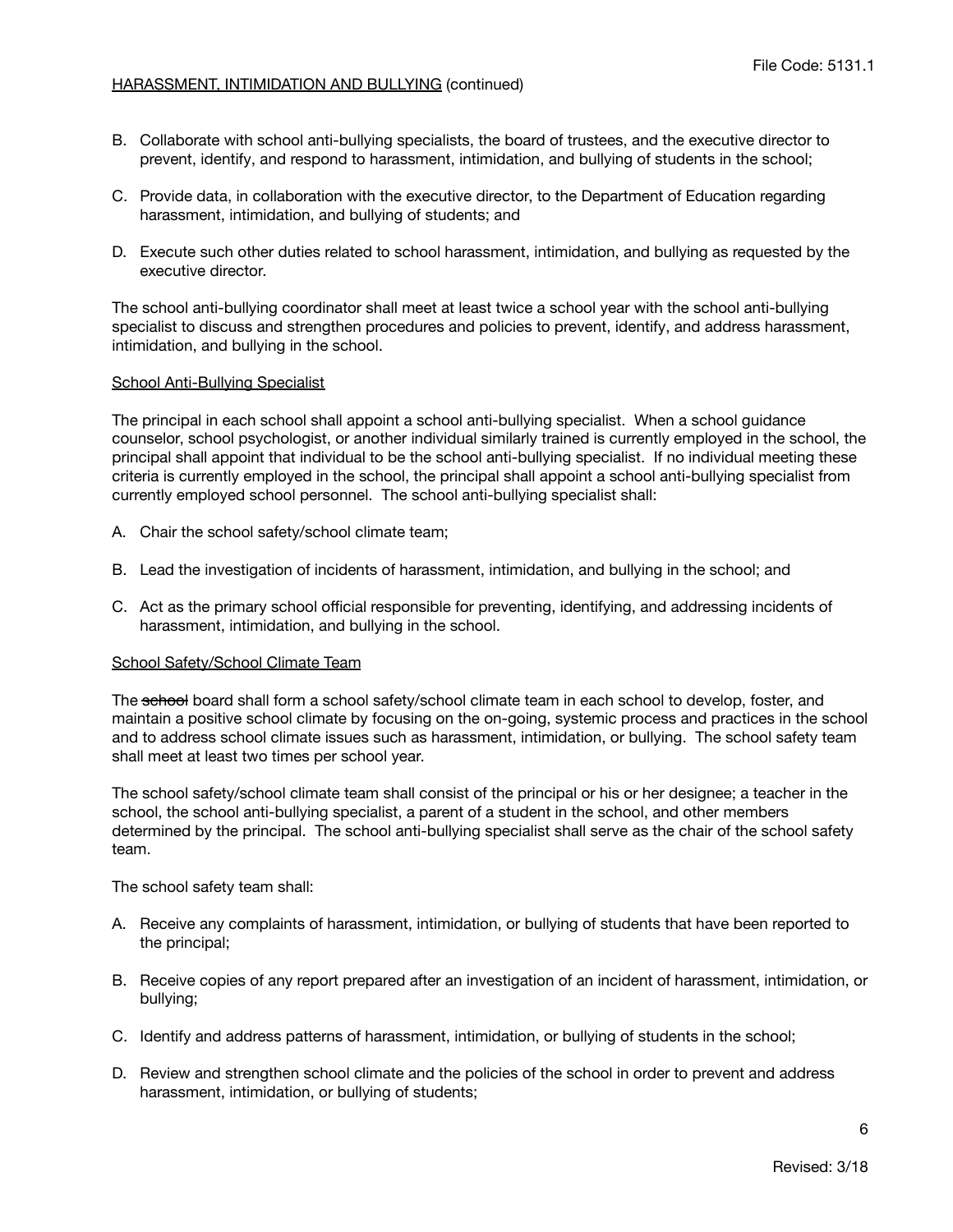- E. Educate the community, including students, teachers, administrative staff, and parents, to prevent and address harassment, intimidation, or bullying of students;
- F. Participate in the training required pursuant to the provisions of (N.J.S.A.18A:37-13 et seq.) and other training which the principal or the school anti-bullying coordinator may request;
- G. Execute such other duties related to harassment, intimidation, and bullying as requested by the principal or school anti-bullying coordinator.

A parent shall be on the school safety/school climate team only in regard to general school climate issues and shall not participate in activities that may compromise a student's confidentiality. Other members of the school safety/school climate team who are not authorized to access student records (see board policy 5125 Student Records) shall be on the team only in regard to general school climate issues and shall not participate in activities that may compromise a student's confidentiality.

## Investigating Reported Harassment, Intimidation and Bullying

To protect the victim, the lead person shall take into account the circumstances of the incident when communicating with parents/guardians and when following the investigation procedures.

## Note: This section may be added at the discretion of the board and is allowed but not required by the *NJDOE regulations [N.J.A.C. 6A:16-7.7(a)2., ix., (1), (A)]. The statute has no provision for a preliminary determination by the principal or his or her designee, in consultation with the anti-bullying specialist.*

The principal, or his or her designee, in consultation with the anti-bullying specialist, shall make a preliminary determination prior to initiating an investigation, as to whether a reported incident or complaint, assuming all facts presented are true, is a report that qualifies as harassment, intimidation and bullying according to the law (within the scope of N.J.S.A. 18A:37-14).

If the principal, or his or her designee, in consultation with the anti-bullying specialist, determines that the incident or complaint is a report outside the scope of the law  $(N.J.S.A. 18A.37-14)$  and does not qualify as harassment, intimidation and bullying, this determination may be appealed to the board of trustees according to the appeal process detailed below, The determination of the board may be appealed to the commissioner of education in accordance with law (N.J.A.C. 6A:3).

When the principal, or his or her designee, in consultation with the anti-bullying specialist, determines that the reported incident qualifies as harassment, intimidation and bullying, the report shall be investigated promptly and in accordance with law and the following procedures:

## Range of Ways to Respond to Harassment, Intimidation or Bullying

The board of trustees recognizes that some acts of harassment, intimidation or bullying may be isolated incidents requiring that the school officials respond appropriately to the individuals committing the acts and provide support programs for victims. Other acts may be so serious or parts of a larger pattern of harassment, intimidation or bullying that they require a response either at the classroom, school building or school levels or by law enforcement officials.

In considering whether a response beyond the individual is appropriate, the principal, in conjunction with the school anti-bullying specialist shall consider the nature and circumstances of the act, the degree of harm, the nature and severity of the behavior, past incidences or past or continuing patterns of behavior, and the context in which the alleged incident(s) occurred. Institutional (i.e., classroom; school building; school system) responses include: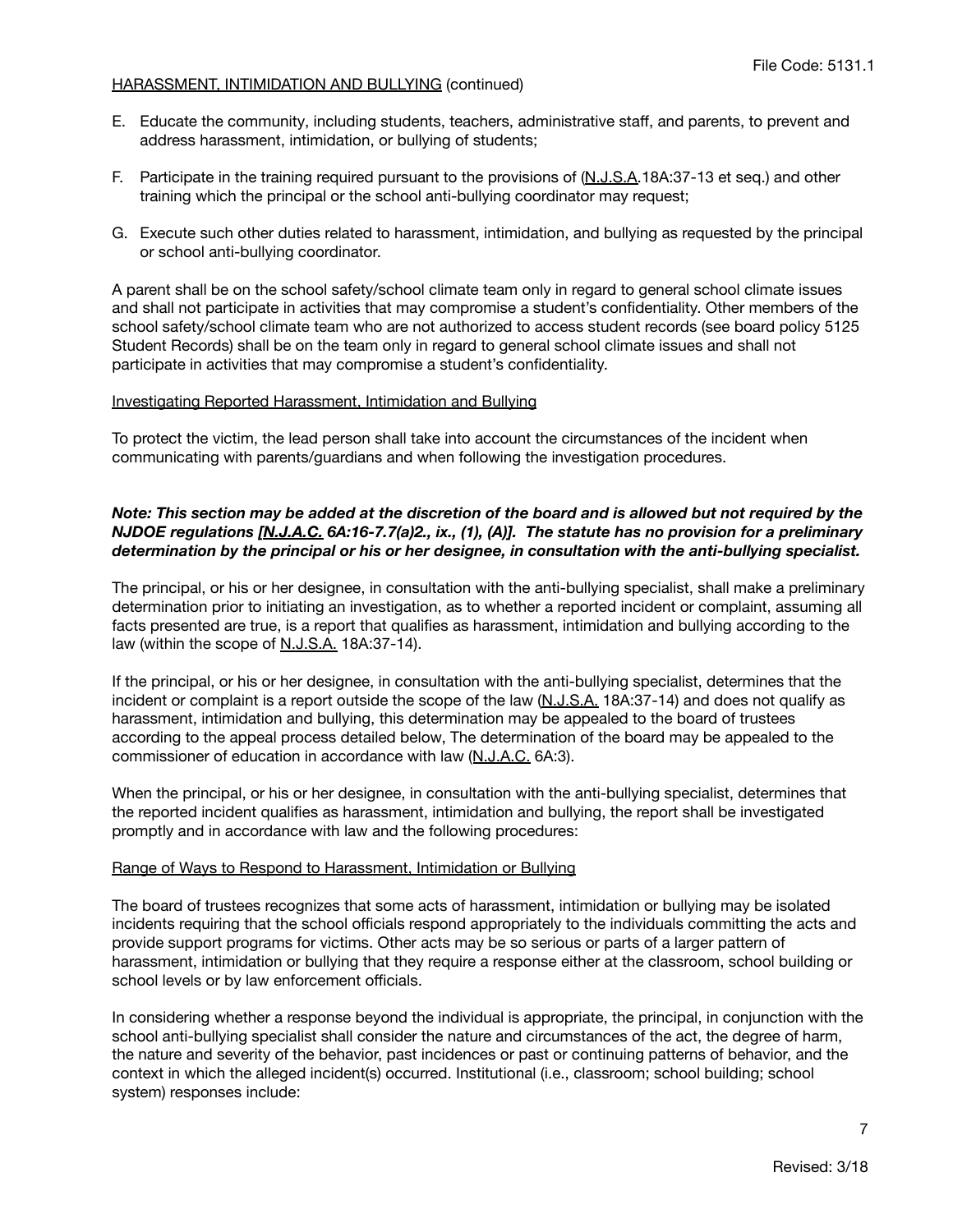- A. School and community surveys;
- B. Mailings;
- C. Focus groups;
- D. Adoption of research-based bullying prevention program models;
- E. Training for certificated and non-certificated staff;
- F. Participation of parents and other community members and organizations;
- G. Small or large group presentations for staff, students, and the community for fully addressing a positive school climate and culture as well as the issues surrounding harassment, intimidation and bullying in the school community; and
- H. The involvement of law enforcement officers, including school resource officers.

For every incident of harassment, intimidation or bullying, the school shall respond to the individual who committed the act. Responses may include:

- A. Individual responses can include positive behavioral interventions (e.g., peer mentoring, short-term counseling, life skills groups) and punitive actions (e.g., detention, in-school or out-of-school suspension, expulsion);
- B. Classroom responses can include class discussions about an incident of harassment, intimidation or bullying, role plays, research projects, observing and discussing audio-visual materials on these subjects and skill-building lessons in courtesy, tolerance, assertiveness and conflict management;
- C. School responses can include theme days, learning station programs, parent programs and information disseminated to students and parents, such as fact sheets or newsletters explaining acceptable uses of electronic and wireless communication devices;
- D. School responses can include community involvement in policy review and development, professional development programs, adoption of curricula and school-wide programs and coordination with community-based organizations (e.g., mental health; health services; health facilities; law enforcement; faith-based).

The range of ways in which the school shall respond once an incident of harassment, intimidation or bullying is identified shall be defined by the principal in conjunction with the school anti-bullying specialist, and shall include an appropriate combination of counseling, support services, intervention services, and other programs as defined by the commissioner.

## Retaliation and Reprisal Prohibited

The board prohibits reprisal or retaliation or false accusation against any person who witnesses and/or reports an act of harassment, intimidation or bullying by any student, school employee, board member, contracted service provider, visitor or volunteer. The consequence and appropriate remedial action for a person who engages in reprisal or retaliation or false accusation shall be determined by the executive director and/or principal or their designee after consideration of the nature, severity and circumstances of the act, in accordance with case law and board policies and procedures.

Any act of retaliation or reprisal or false accusation against any person who reports an act of harassment, intimidation or bullying shall not be tolerated. Any student, school employee, board member, contracted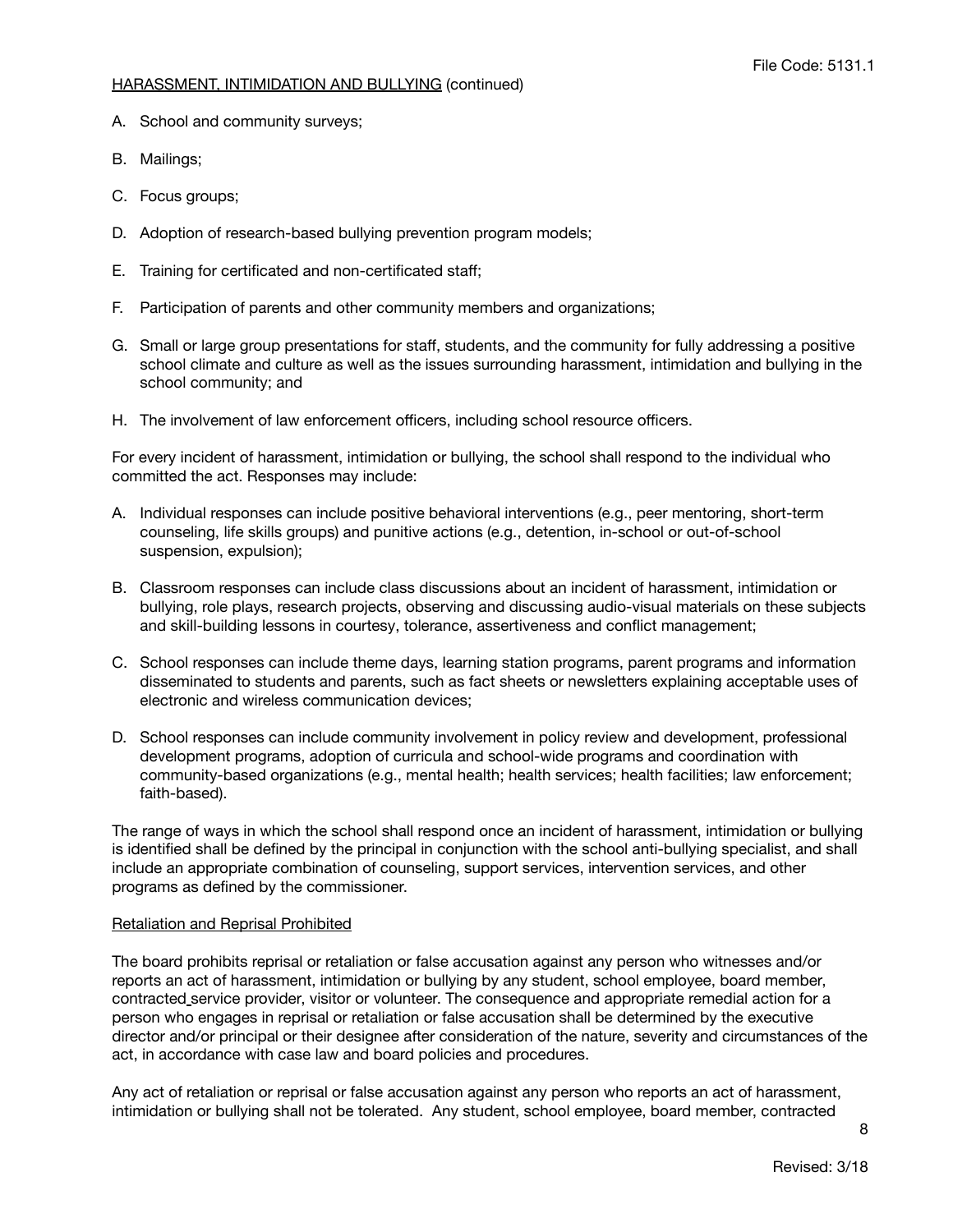service provider, volunteer or visitor who engages in the act of retaliation or reprisal or who falsely accuses another shall be subjected to consequence and appropriate remedial action. In cases where any state or federal law has allegedly been violated, the local law enforcement agency shall be notified.

## A. Students

The consequences and appropriate remedial action for a student found to have engaged in retaliation, reprisal and/or falsely accused another as a means of harassment, intimidation or bullying shall be varied and graded according to the nature of the behavior, the developmental age of the student and the student's history of problem behaviors and performance, and shall be consistent with this policy. Consequences may include positive behavioral interventions, notification of the parents/guardians, up to and including short or long-term suspension or expulsion, as permitted by law;

## B. School Employees

Consequences and appropriate remedial action for a school employee found to have engaged in retaliation, reprisal and/or falsely accused another as a means of harassment, intimidation or bullying shall be determined in accordance with board policies, procedures and agreements, up to and including suspension or dismissal from service;

## C. Board Members

Consequences and appropriate remedial action for a board member found to have committed an act of harassment, intimidation, or bullying; or found to have engaged in retaliation, reprisal and/or falsely accused another as a means of harassment, intimidation or bullying shall be determined in accordance with board policies, procedures and agreements, up to and including a public sanction or filed ethics charges;

D. Visitors, Volunteers, Contracted Service Providers, and All Other Persons

Consequences and appropriate remedial action for a visitor, volunteer, contracted service providers and all other persons found to have engaged in harassment, intimidation or bullying; or engaged in retaliation, reprisal and/or falsely accused another as a means of harassment, intimidation or bullying shall be determined by the executive director after consideration of the nature, severity and circumstances of the act, including reports to appropriate law enforcement officials.

Consequences and remediation for students, employees, board members, visitors, volunteers, and contracted service providers, engaging in harassment, intimidation or bullying or engaged in retaliation, reprisal and/or false accusations may include the following:

# A. Consequences

- 1. Admonishment;
- 2. Temporary removal from the classroom or school;
- 3. Deprivation of privileges
- 4. Prohibited from access to the school facilities (visitors, vendors, board members, all other people);
- 5. Classroom or administrative detention;
- 6. Referral to disciplinarian;
- 7. In-school suspension during the school week or the weekend;
- 8. After-school programs;
- 9. Out-of-school suspension (short-term or long-term);
- 10. Legal action:
- 11. Withholding of Increment;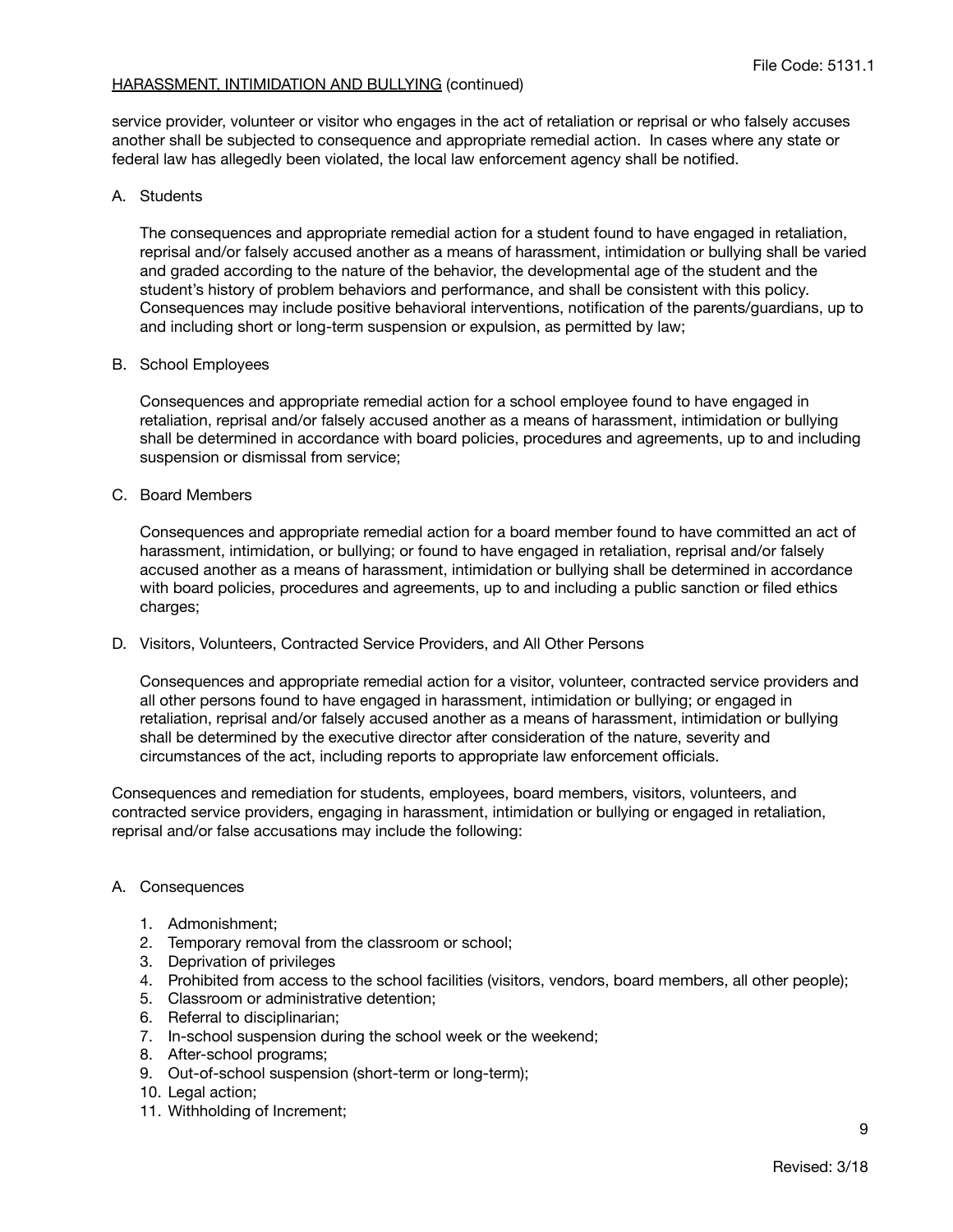- 12. Suspension;
- 13. Expulsion;
- 14. Termination;
- 15. Termination of service agreements or contracts (vendors, volunteers);
- 16. Public sanction (board members);
- 17. Ethics charges (some administrators, board members).
- B. Remedial Measures
	- 1. Personal
		- a. Restitution and restoration;
		- b. Mediation;
		- c. Peer support group;
		- d. Recommendations of a student behavior or ethics council;
		- e. Corrective instruction or other relevant learning or service experience;
		- f. Supportive student interventions, including participation of the intervention and referral services team;
		- g. Behavioral assessment or evaluation, including, but not limited to, a referral to the child study team, as appropriate;
		- h. Behavioral management plan, with benchmarks that are closely monitored;
		- i. Assignment of leadership responsibilities (e.g., hallway or bus monitor);
		- j. Involvement of school disciplinarian;
		- k. Counseling;
		- l. Conferences;
		- m. Treatment; or
		- n. Therapy.
	- 2. Environmental (Classroom, School Building or School System)
		- a. School and community surveys or other strategies for determining the conditions contributing to harassment, intimidation or bullying;
		- b. School culture change;
		- c. School climate improvement;
		- d. Adoption of research-based, systemic bullying prevention programs;
		- e. School policy and procedures revisions;
		- f. Modifications of schedules;
		- g. Supervision;
		- h. Small or large group presentations for fully addressing the behaviors and the responses to the behaviors;
		- i. General professional development programs for certificated and non-certificated staff;
		- j. Professional development plans for involved staff;
		- k. Disciplinary action;
		- l. Supportive institutional interventions, including participation of the intervention and referral services team;
		- m. Conferences;
		- n. Counseling;

### Appeal Process

The parent or guardian may request a hearing before the board concerning the written information about a harassment, intimidation, or bullying investigation. The request for a board hearing shall be filed with the board secretary no later than 60 calendar days after the written information is received by the parents or guardians. The hearing shall be held within 10 days of the request. The board shall meet in executive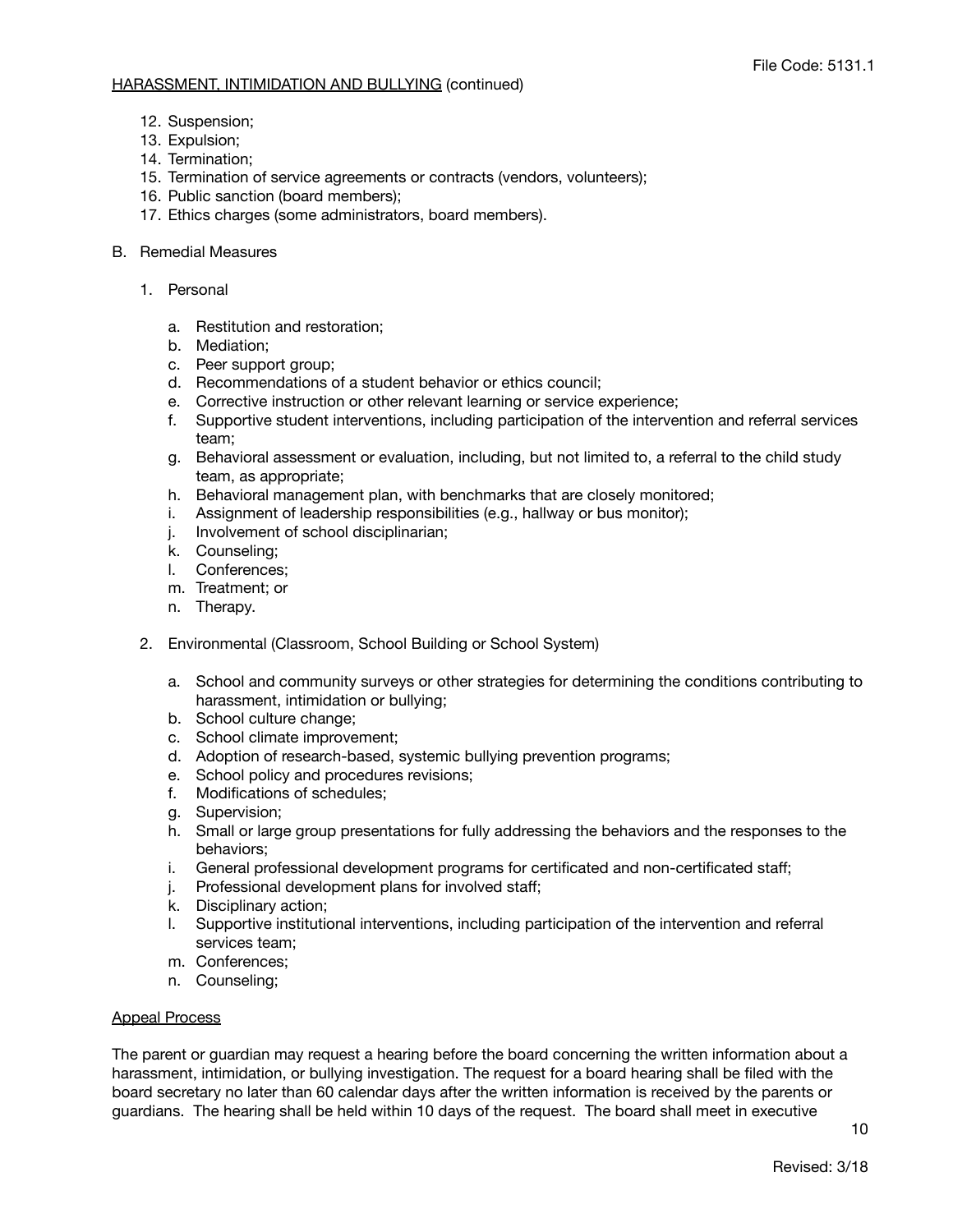session for the hearing to protect the confidentiality of the students. At the hearing the board may hear from the school anti-bullying specialist about the incident, recommendations for discipline or services, and any programs instituted to reduce such incidents.

At the next board of trustees meeting following its receipt of the report, the board shall issue a decision, in writing, to affirm, reject, or modify the executive director's decision. The board's decision may be appealed to the Commissioner of Education, in accordance with law, no later than the 90 days after the issuance of the board's decision.

A parent, student, guardian, or organization may file a complaint with the Division on Civil Rights within 180 days of the occurrence of any incident of harassment, intimidation, or bullying based on membership in a protected group as enumerated in the "Law Against Discrimination."

### Approved Private Schools For Students With Disabilities (PSSDs)

The board is committed to ensuring that all district students that require placement in approved private schools for students with disabilities (PSSD) have the safe and civil environment in their school placement necessary for students to learn and achieve high academic standards. All approved PSSDs receiving students with disabilities from this school shall be committed to treating their students with civility and respect, and shall refuse to tolerate harassment, intimidation or bullying.

When an approved PSSD receives a complaint or report of an act of harassment, intimidation, or bullying involving a school student placed in the approved PSSD that occurred on a charter school bus, at a charter school-sponsored function and off school grounds, the approved PSSD shall notify the anti-bulling coordinator of the report or complaint.

The lead person shall assign a school anti-bullying specialist to investigate a complaint or report of harassment, intimidation, or bullying, occurring on charter school buses, at charter school-sponsored functions, and off school grounds involving a student who attends an approved PSSD. The investigation conducted by the school anti-bullying specialist shall be in consultation with the approved PSSD.

## Week of Respect

The week beginning with the first Monday in October of each year is designated as a "Week of Respect" in the State of New Jersey. The school, in order to recognize the importance of character education, shall observe the week by providing age-appropriate instruction focusing on preventing harassment, intimidation, or bullying as defined by law (N.J.S.A. 18A:37-14). Throughout the school year the school shall provide ongoing age-appropriate instruction focusing on preventing harassment, intimidation, and bullying in accordance with the New Jersey Student Learning Standards.

### **Training**

A. School Leaders

Any school leader who holds a position that requires the possession of a executive director, principal, or supervisor endorsement shall complete training on issues of school ethics, school law, and school governance as part of the professional development for school leaders required in accordance with State Board of Education regulations. This training shall also include information on the prevention of harassment, intimidation, and bullying (N.J.S.A. 18A:26-8.2).

B. Teaching Staff Development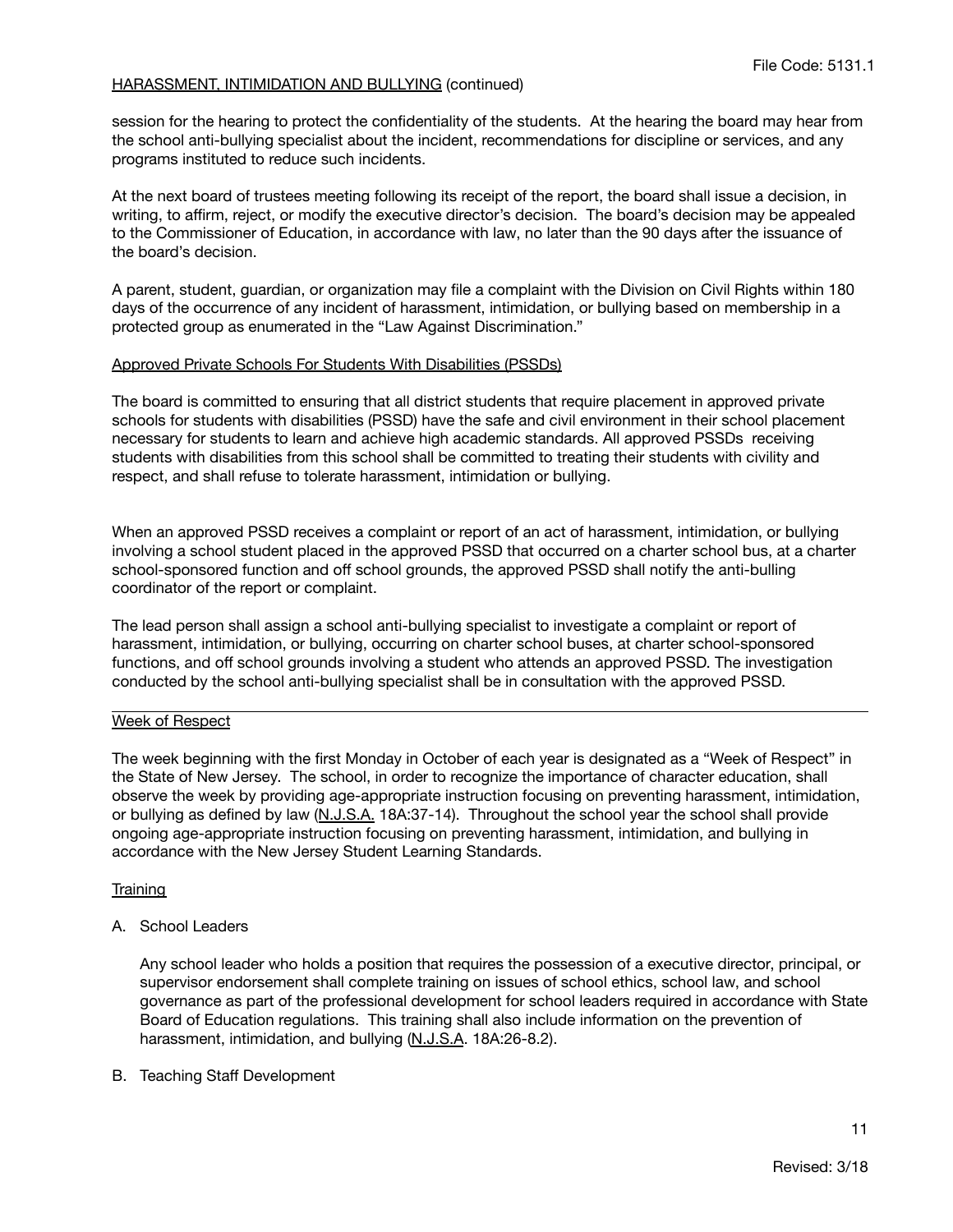Each public school teaching staff member shall complete at least two hours of instruction in suicide prevention, to be provided by a licensed health care professional with training and experience in mental health issues, in each professional development period. The instruction in suicide prevention shall include information on the relationship between the risk of suicide and incidents of harassment, intimidation, and bullying and information on reducing the risk of suicide in students who are members of communities identified as having members at high risk of suicide (N.J.S.A. 18A:6-112).

### C. Board Members

Within one year after being newly elected or appointed or being re-elected or re-appointed to the board of trustees, a board member shall complete a training program on harassment, intimidation, and bullying in schools, including a school's responsibilities as required by law (N.J.S.A. 18A:37-13 et seq.). A board member shall be required to complete the program only once (N.J.S.A. 18A:12-33).

D. Staff, Student and Volunteer Training

The school shall:

- 1. Provide training on the school's harassment, intimidation, or bullying policy to school employees and volunteers who have significant contact with students;
- 2. Provide ongoing staff training, in cooperation with the Department of Education, in fulfilling the reporting requirements;
- 3. Ensure that the training includes instruction on preventing bullying on the basis of the protected categories as required by law (N.J.S.A.18A:37-14) and other distinguishing characteristics that may incite incidents of discrimination, harassment, intimidation, or bullying; and
- 4. Develop a process for discussing the school's harassment, intimidation or bullying policy with students.

The board shall annually examine the training needs of school employees and volunteers who have significant contact with students for the effective implementation of the harassment, intimidation, or bullying policies, procedures, programs, and initiatives of the board of trustees and implement training programs for school employees and volunteers who have significant contact with students. The annual examination of training needs shall take into consideration the findings of the annual review and update of the code of student conduct.

Information regarding the school policy against harassment, intimidation or bullying shall be incorporated into a school's employee training program and shall be provided to full-time and part-time staff, volunteers who have significant contact with students, and those persons contracted by the school to provide services to students.

Throughout the school year, the school shall provide ongoing age-appropriate instruction on preventing harassment, intimidation and bullying, consistent with the New Jersey Student Learning Standards.

### Reporting to the Board

Two times each year between September 1 and January 1 and between January 1 and June 30, the school board shall hold a public hearing at which the executive director will report to the board of trustees all acts of violence, vandalism, and harassment, intimidation, or bullying (HIB) which occurred during the previous reporting period. The report shall include the number of HIB reports in the schools, the status of all investigations, the nature of the HIB, and other data required by law.

A. The number of reports of harassment, intimidation, or bullying;

B. The status of all investigations;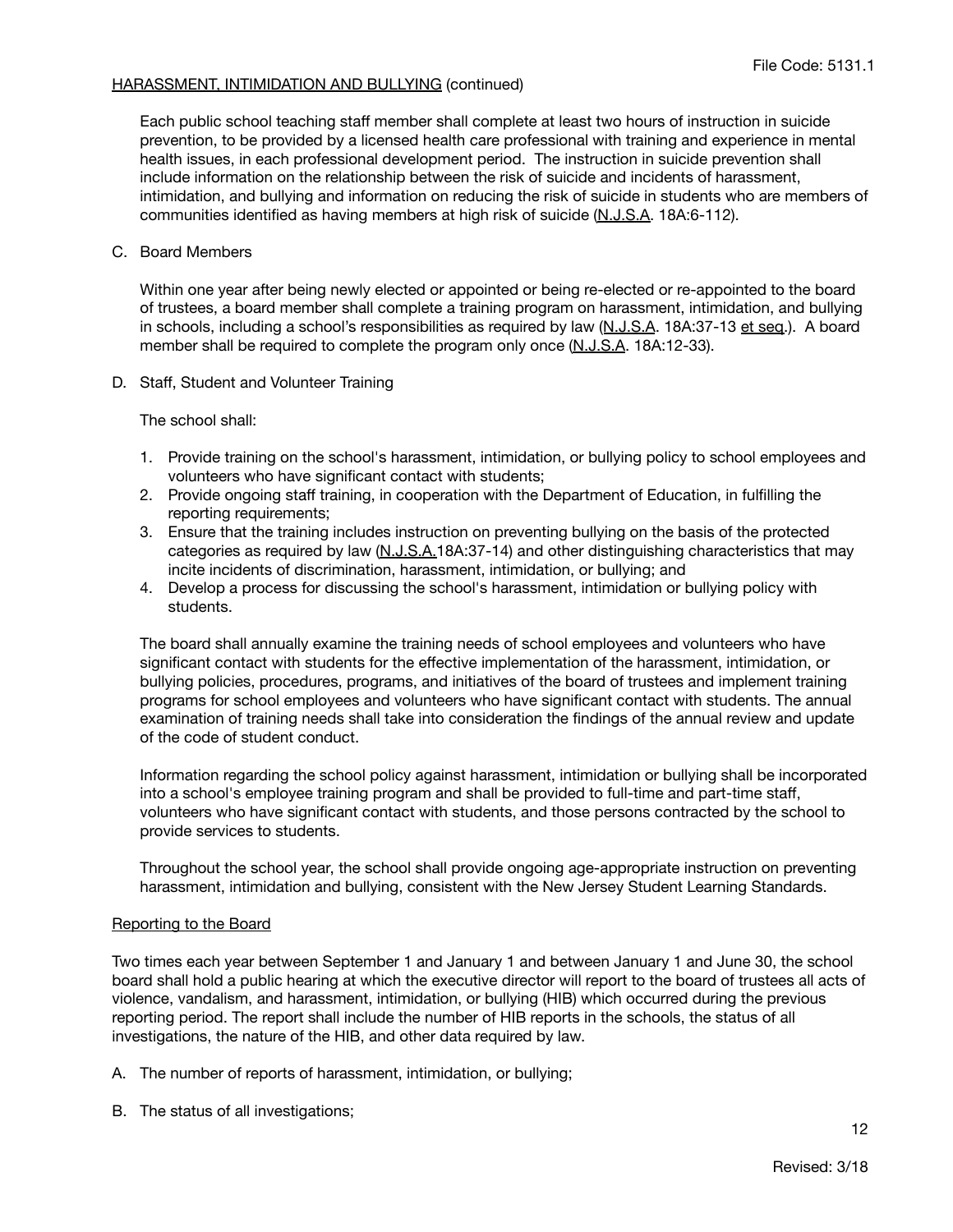- C. The nature of the bullying based on one of the protected categories identified in N.J.S.A. 18A:37-14 such as race, color, religion, ancestry, national origin, gender, sexual orientation, gender identity and expression, or a mental, physical or sensory disability, or by any other distinguishing characteristic;
- D. The names of the investigators;
- E. The type and nature of any discipline imposed on any student engaged in harassment, intimidation, or bullying; and
- F. Any other measures imposed, training conducted, or programs implemented, to reduce harassment, intimidation, or bullying.

# Reporting to the Department of Education

The information, including but not limited to, oral reports, written reports or electronic reports shall also be reported once during each reporting period between September 1 and January 1 and between January 1 and June 30, to the Department of Education. The report shall include:

- A. Data broken down by the enumerated categories including the protected categories as listed above and the type of harassment, intimidation and bullying (any gesture; any written, verbal or physical act; or any electronic communication, whether it be a single or series of incidents); and
- B. Data broken down by each school.

The report shall be used to grade each school for the purpose of assessing its effort to implement policies and programs consistent with law (N.J.S.A. 18A:37-13 et seq.). The school shall receive a grade determined by averaging the grades of all the schools.

Each school shall post the grade received by the school on the homepage of the school's website. The information shall be posted on the websites within 10 days of the receipt of a grade by the school.

It shall be a violation to improperly release any confidential information not authorized by federal or State law for public release.

The executive director will annually submit the report to the Department of Education utilizing the Student Safety Data System (SSDS). The executive director shall accurately report on each incident of violence, vandalism, alcohol and other drug abuse, and incident of harassment intimidation and bullying within each school. Any allegations of falsification of data will be reviewed by the board of trustees using the requirements and procedures set forth in N.J.A.C. 6A:16-5.3(g).

The State Board of Education shall impose penalties on any school employee who knowingly falsifies the report. Therefore, the executive director shall make a reasonable effort to verify reports of violence, vandalism, and harassment, intimidation, or bullying. The board shall provide ongoing staff training, in cooperation with the Department of Education, in fulfilling the reporting requirements. The majority representative of the school employees shall have access monthly to the number and disposition of all reported acts of school violence, vandalism, and harassment, intimidation, or bullying.

## Program Assessment and Review

Cresthaven Academy Charter School shall annually establish, implement, document, and assess bullying prevention programs or approaches, and other initiatives involving school staff, students, administrators, volunteers, parents, law enforcement and community members. The programs or approaches shall be designed to create school-wide conditions to prevent and address harassment, intimidation, and bullying.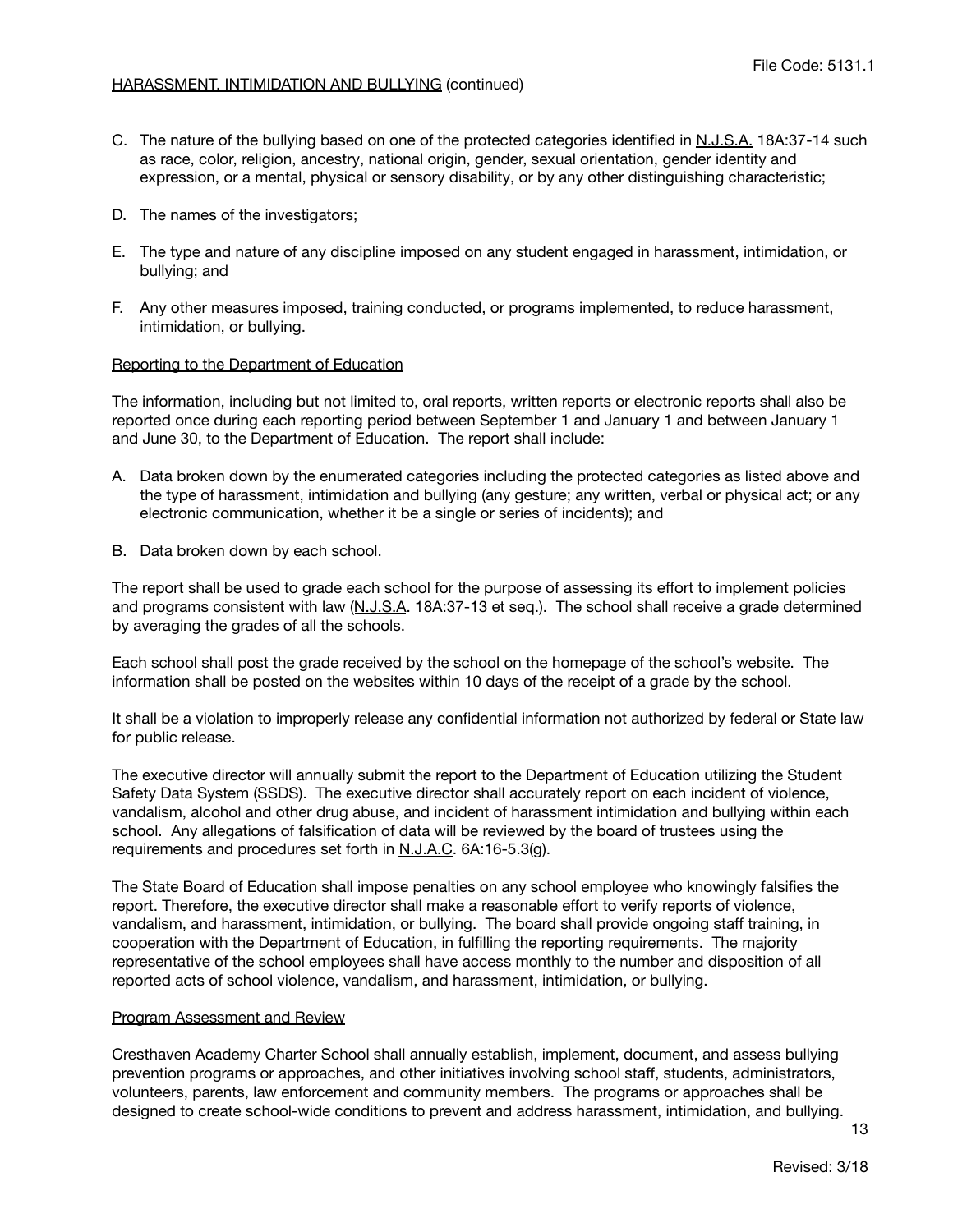### Policy Development and Review

The school harassment, intimidation and bullying policy shall be adopted through a process that includes representation of parents or guardians, school employees, volunteers, students, administrators, and community representatives.

The school shall annually conduct a re-evaluation, reassessment, and review of this policy, any report(s) and/or finding(s) of the school safety/school climate team(s). The board shall also make any necessary revisions and additions to this policy as required by law. The board shall include input from the school anti-bullying specialists in conducting its re-evaluation, reassessment, and review. The school shall transmit a copy of the revised policy to the appropriate executive county superintendent within 30 school days of the revision.

## Publication, Dissemination and Implementation

In publicizing this policy, the community including students, staff, board members, contracted service providers, visitors and volunteers, shall be duly notified that the rules detailed within apply to any incident of harassment intimidation and bullying that takes place on school grounds**,** at any school-sponsored function or on a school bus, or off school grounds that substantially disrupts or interferes with the orderly operation of the school or the rights of other students in accordance with law.

The executive director shall take the following steps to publicize this policy:

- A. Provide a link to this policy on a prominent place on each school's website;
- B. Distribute this policy annually to all staff, students and parents/guardians; and
- C. Print this policy in any school publication that sets forth the comprehensive rules, procedures and standards of student conduct and in student handbooks;

The school shall notify students and parents/guardians that the policy is available on the website. The school shall publish the name, school phone number, school address and school email address of the school anti-bullying coordinator and anti-bullying specialist on the home page of the website. The information concerning the school anti-bullying specialists shall also be maintained on the Department of Education's website.

Additionally, the school shall make available, in an easily accessible location of its website, the Department of Education's guidance document for the use by parent/guardians, students and staff to assist in resolving complaints concerning student harassment, intimidation or bullying.

The executive director shall ensure that the rules for this policy are applied consistently with the school's code of student conduct (N.J.A.C. 6A:16-7) and all applicable laws and regulations. All disciplinary sanctions shall be carried out with necessary due process.

This and all related policies shall be reviewed on a regular basis.

Adopted:

### Key Words

Harassment, Intimidation, Bullying, False Accusation, Retaliation, Reprisal, Conduct, Discipline, Student **Conduct**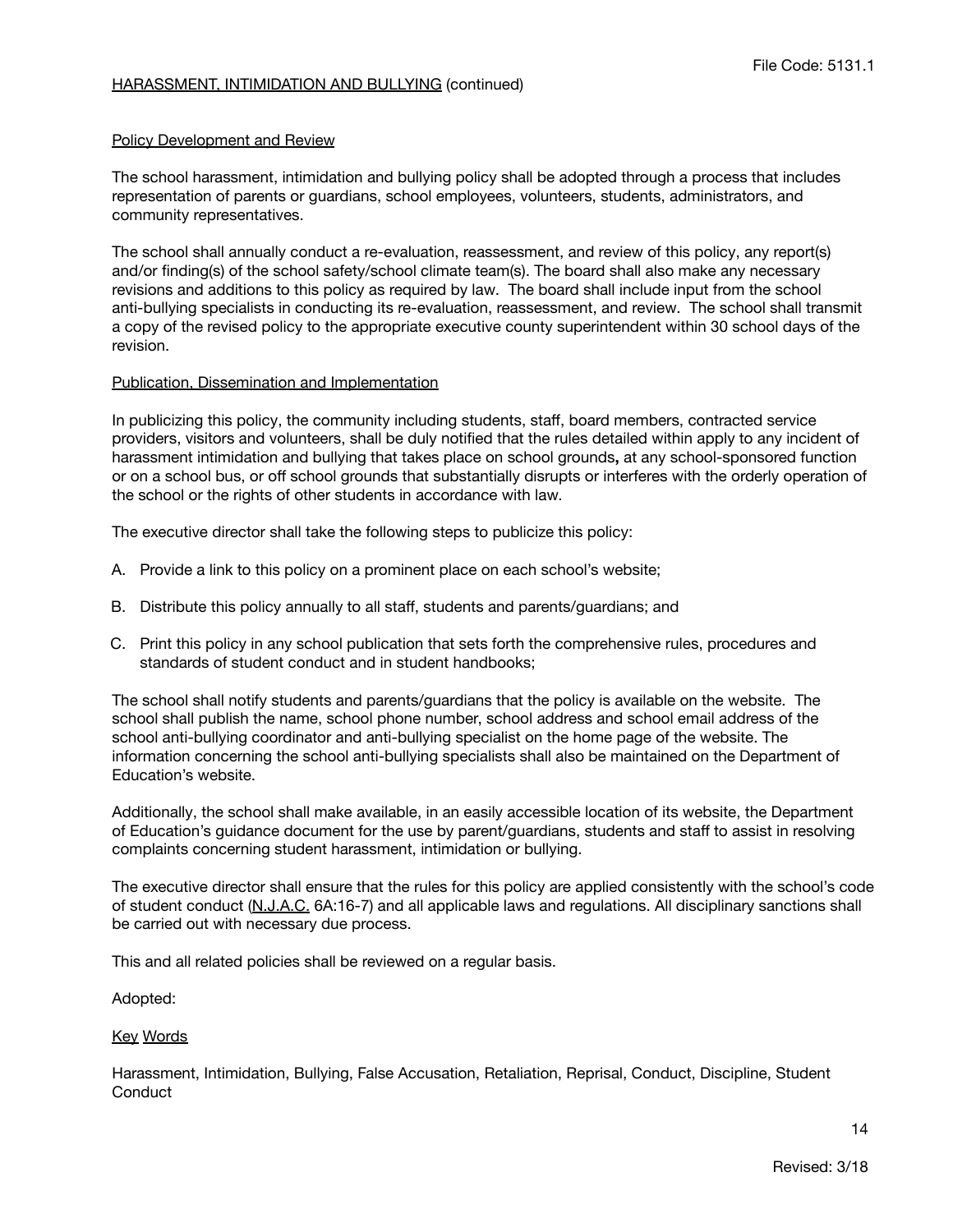| Legal References: N.J.S.A. 2A:4A-60 et al. |                              | Disclosure of juvenile information; penalties for<br>disclosure            |
|--------------------------------------------|------------------------------|----------------------------------------------------------------------------|
|                                            | N.J.S.A. 10:5-1 et seq.      | Law Against Discrimination                                                 |
|                                            | N.J.S.A. 18A:6-112           | Instruction on suicide prevention for public school                        |
|                                            |                              | teaching staff                                                             |
|                                            | <u>N.J.S.A.</u> 18A:11-1     | General mandatory powers and duties                                        |
|                                            | N.J.S.A. 18A:12-33           | Training program; requirements                                             |
|                                            | N.J.S.A. 18A:17-46           | Reporting of certain acts by school employee;                              |
|                                            |                              | annual report; public hearing (acts of violence, HIB)                      |
|                                            | <u>N.J.S.A.</u> 18A:25-2     | Authority over students                                                    |
|                                            | <u>N.J.S.A.</u> 18A:26-8.2   | School leader defined; training as part of                                 |
|                                            |                              | professional development                                                   |
|                                            | N.J.S.A. 18A:36-19           | Student records; creation, maintenance and                                 |
|                                            |                              | retention, security and access; regulations;                               |
|                                            |                              | nonliability                                                               |
|                                            | N.J.S.A. 18A:36-19a          | Student records (Newly enrolled students; transfers                        |
|                                            |                              | of records, identification)                                                |
|                                            | N.J.S.A. 18A:37-1 et seq.    | Submission of Students to Authority (Discipline)                           |
|                                            | N.J.S.A. 18A:37-13 et seq.   | <b>Anti-Bullying Bill of Rights Act</b>                                    |
|                                            | See particularly:            |                                                                            |
|                                            | N.J.S.A. 18A:37-14, -15, -17 | Harassment, intimidation, and bullying                                     |
|                                            | N.J.S.A. 18A:54-20           | Powers of board (county vocational schools)                                |
|                                            | N.J.A.C. 6A:14-2.8           | Discipline/suspension/expulsions (students with                            |
|                                            |                              | disabilities)                                                              |
|                                            | N.J.A.C. 6A:16-1.1 et seq.   | Programs to support student development (includes<br>student conduct code) |
|                                            | See particularly:            |                                                                            |
|                                            | N.J.A.C. 6A:16-7.1, -7.5     |                                                                            |
|                                            | $-7.6. -7.7$                 |                                                                            |

Gebser v. Lago Vista Independent School District 524 U.S. 274 (1989) United States Supreme Court addresses the standard by which a district will be held liable for sexual harassment of a student by a school employee under Title IX --requires actual notice and deliberate indifference.

Davis v. Monroe County Board of Education 526 U.S. 629 (1999) United States Supreme Court establishes the standard under which a school district may be liable under Title IX for sexual harassment of one student by another student. The district will be liable for damages only where the school officials are proven to have been deliberately indifferent to harassment of which it is actually aware. The harassment must be "severe, pervasive and objectively offensive."

Saxe v. State College Area School District 240 F.3d 200 (3<sup>rd</sup> Cir 2001) A Pennsylvania school district's anti-harassment policy was overly broad and therefore violated the Constitutional guarantee of freedom of speech.

L. W. v. Toms River Regional Schools Board of Education 189 N.J. 381 (2007) The New Jersey Supreme Court held that the standard under which a school district may be liable under the New Jersey Law Against Discrimination for student-on-student bullying or harassment is not the Title IX deliberate indifference standard, but is rather the same standard used under the NJLAD for hostile work environment cases. A district will be judged by whether the district's response met the "reasonable person" test: what would a reasonable person (teacher, supervisor, vice principal, principal, etc.) do in a similar situation. School districts will be shielded from liability under